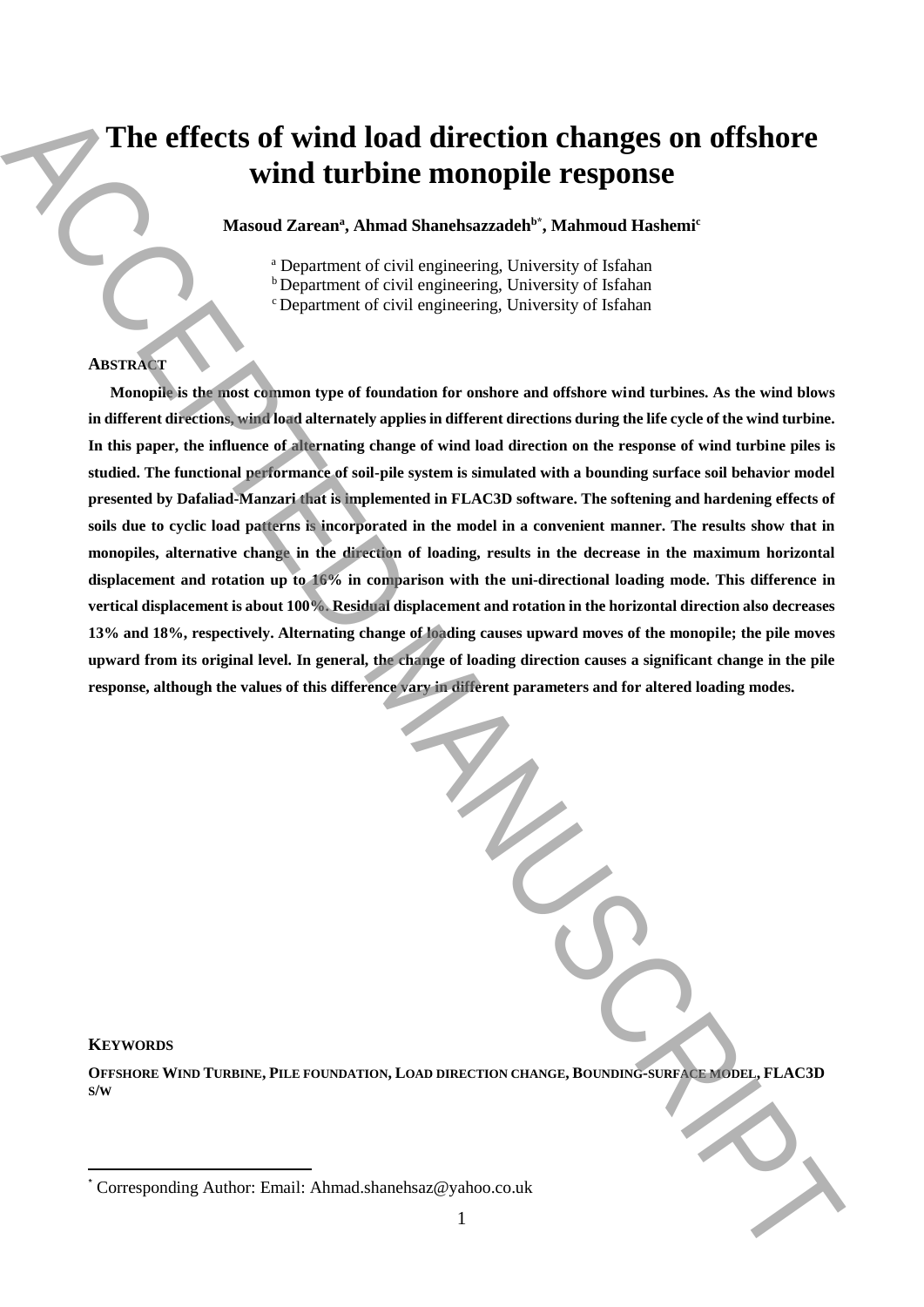# **Introduction**

Wind turbines are periodically exposed to a variety of lateral loads during their service life. Due to the nature of the applied forces of wind and wave loading is multidirectional. However, in the most of the research in this field, one-way loading is considered to assess the response of these structures to lateral loads. On the other hand, the study on soil behavior due to alternative multidirectional loading is limited to laboratory soil samples and the application of the results for piles is questionable [1]. Since classical soil behavioral models such as Mohrcoulomb are generally unable to take into account the effects of stiffening due to reciprocating plastic strains caused by alternative loading, a model based on boundary surface plasticity called Dafalias-Manzari is applied. Dafalias and Manzeri introduced a relatively simple model to simulate soil behavior at different porosity ratios under one-way periodic loads. They use the status parameter as a fundamental variable in the boundary framework as well as the critical state theory in soil mechanics [2]. This model has 15 parameters, in which, in order to calculate the input parameters, it is necessary to perform a series of triaxial tensile and compressive tests, in both drained and not drained condition under different confining pressures. 1 Interded to the change of the change of the change of the change of the change of the change of the change of the change in the change of the change in the change of the change in the change in the change of the change

In this article, applying the Dafalias-Manzari behavioral model, the behavior of offshore wind turbine pile foundation is simulated in FLAC3D software and the response of thick piles under static alternating wind loads is studied in one-way and multi-directional modes. The purpose of this paper is specifically to assess the pile responses to multi-directional loading and compare them with those in unidirectional loading condition.

# **Model development and validation**

FLAC3D software is applied for simulation pile-soil behavior subject to lateral loads. FLAC3D, is numerical modeling software for advanced geotechnical analysis of soil and rock. It is designed to accommodate any kind of geotechnical engineering project that requires continuum analysis. FLAC3D utilizes an explicit finite difference formulation that can model complex behaviors, such as problems that consist of several stages, large displacements and strains, nonlinear material behavior, or unstable systems.

#### **2.1. Validation**

In order to evaluate the results obtained from the software, several samples of laboratory and large scale piles subjected to static monotonic loading are considered. The results of the simulations performed in this research using FLAC3D software are also compared with the results extracted from Abacus and SAP software. The results indicate that FLAC provides better performance and higher accuracy.

#### **2.2. Loading process**

To investigate the effect of changing the direction of alternating wind load on the response of the wind turbine pile foundation, the characteristics of a real model turbine located on the East coast of England is considered. The pile has a length and diameter of 43 and 2.5 meters, respectively, and a wall thickness of 59 mm, which is considered as one of the thickest monopiles with respect to the length-to-diameter ratio of 8.26. The pile response to the lateral wind load is examined in Toyoura sand soil with the Dafalias requied parameters.

Static alternating load equal to the average wind force is applied as lateral load to the pile. Load is applied to the pile head in the form of stress and after reaching the equilibrium, the unloading is done by a sudden removal of the load. In the one-way mode, all loads are applied along the Y axis. Fig. 1. Loading and unloading continues until a steady state is achieved, where with increasing the number of loading cycles, no significant increase in displacement values is observed. The steady state occurs in the first 10 cycles with a horizontal displacement value of about 4.3 cm, so the number 10 cycles can be considered as the number of convergence cycles of the displacement values.



**Fig. 1: Schematic of unidirectional and multidirectional loading**

In the multidirectional loading mode, the alternating loading in each direction is repeated until a steady state is observed then the loading direction changes and the process is continued until the steady state. 60, 45, 30 and